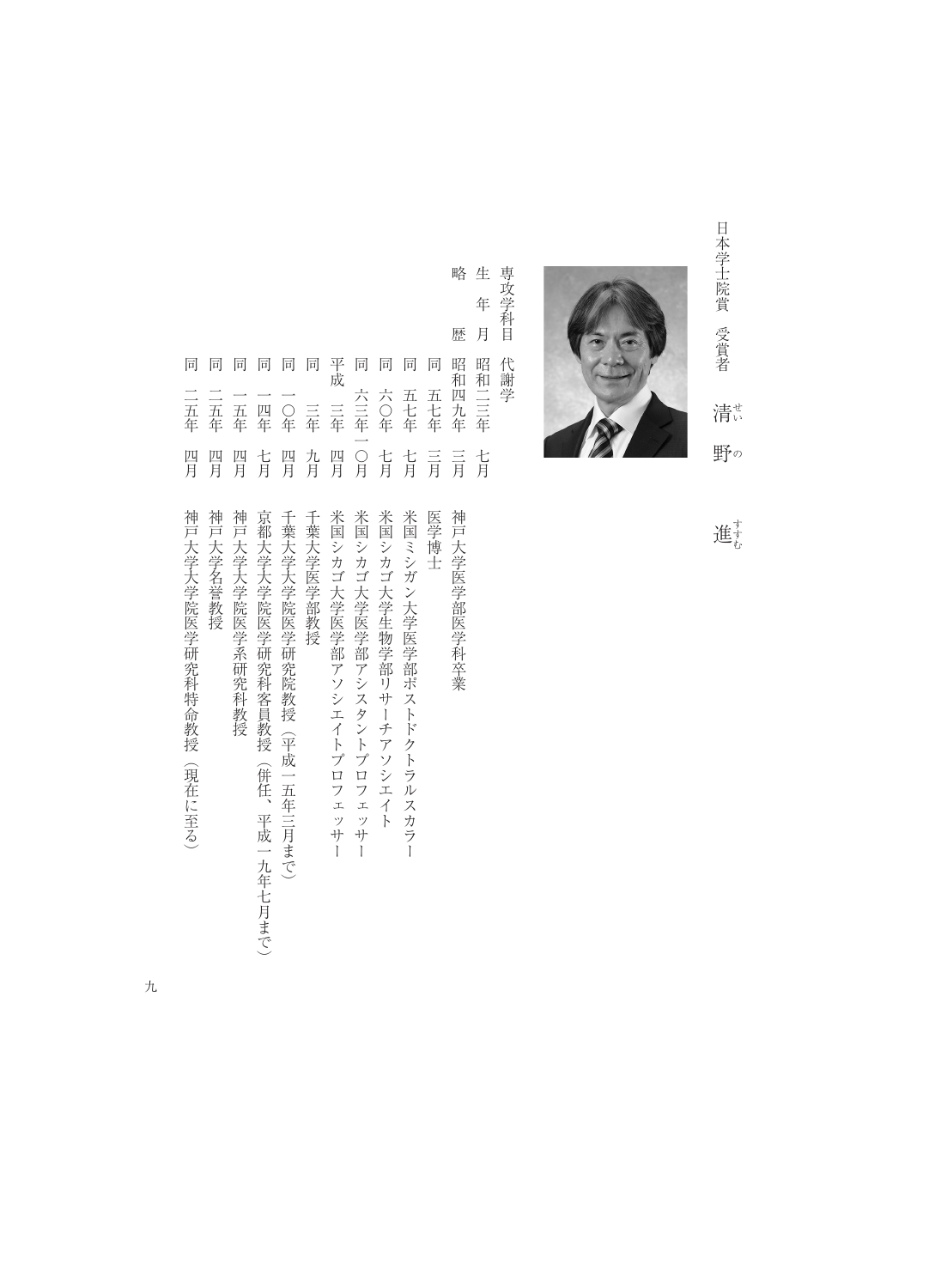| めて大きい。以下に主な業績を要約する。 | 代謝学への貢献のみならず、<br>臨床医学にも活かされ、その意義は極 | 泌<br>$\overline{\mathcal{O}}$<br>基本分子機構を解明した。同氏の研究成果は生理学、内分泌学、 | はインスリン分泌の最も根本となるグルコースと cAMP による分 | 泌の分子機構は一九九〇年代に至るまで不明であった。<br>清野<br>進氏 | まで不治であった糖尿病患者の命を救った。しかし、インス<br>リン分 | 一九二一年のバンティングとベストによるインスリンの発見はそれ | 解明と最適な治療法を確立するために本質的な研究課題である。 | 節機構<br>$\overline{\mathcal{O}}$<br>解明に、<br>臨床医学的には糖尿病や低血糖症の原因や病態の | 原因となる。インスリン分泌機構の解明は生理学的には糖代謝の調 | 朩<br>ルモンであり、<br>インスリン分泌の制御不全は糖尿病や低血糖症の | 膵臓<br>のβ細胞から分泌されるインスリンは血糖調節の根幹となる |  | する研究」に対する授賞審査要旨 | を制御するシグナル伝達の分子機構に関 |
|---------------------|------------------------------------|----------------------------------------------------------------|----------------------------------|---------------------------------------|------------------------------------|--------------------------------|-------------------------------|-------------------------------------------------------------------|--------------------------------|----------------------------------------|-----------------------------------|--|-----------------|--------------------|
|---------------------|------------------------------------|----------------------------------------------------------------|----------------------------------|---------------------------------------|------------------------------------|--------------------------------|-------------------------------|-------------------------------------------------------------------|--------------------------------|----------------------------------------|-----------------------------------|--|-----------------|--------------------|

Karr チャネルを閉鎖し、β細胞が脱分極して電位依存性カルシウム ス代謝に依存せず、直接 Kar チャネルを閉鎖してインスリン分泌 ことを証明し、以後これが通説となった。一方、SU薬はグルコー ン顆粒の開口放出が惹起される」というシグナル伝達が基本である チャネルが開口する結果、カルシウムが細胞内に流入してインスリ 新しい概念を提示した。Kir6.2欠損マウスの解析から、グルコース かにし、チャネルが受容体と複合体を形成して機能するという全く 受容体(SUR1)の二つのサブユニットから構成されることを明ら リウムチャネル Kir6.2と糖尿病治療薬スルホニル尿素 (SU) 薬の ることにより代謝仮説を実証した。Karr チャネルは内向き整流性カ ATP 九五年、清野氏はグルコース代謝とカルシウム流入を結びつける あるとする「グルコレセプター仮説」の間で論争されていた。一九 「代謝仮説」とグルコースのレセプターを介するシグナルが重要で は一九六〇年代よりβ細胞のグルコース代謝が重要であるとする 「代謝仮説」とグルコースのレセプターを介するシグナルが重要で インター スペース・コーヒー こうきょう ことを証明し、以後には、ことを証明し、これが通説となった。これは、これはブルコードを証明している。これは、これはグルコードを証明している。 ン鴨などの開口がある。 シグナルには、その中には、その中には、その中には、その中には、その中には、その中には、その中には、その中には、その中には、その中には、その中には、その中には、その中には、その中 チャネルが開口する結果、カルシウムが細胞内に流入してインスリ によるインスリン分泌は「グルコース化」ということをインスリン分泌は「グルコース化」ということをインスリン分泌は「グルコース化」ということをインスリン分泌は「グルコース化」ということをインスリン分泌は「グルコース化」ということを イー・リー・リー・エンジェント こうしゃ しゅうしゃ しゅうしゃ しゅうしゃ しゅうしゅう しゅうしゅう しゅうしゅう しゅうしゅう しゅうしゅう しゅうしゅう しゅうしゅう かにして しゅうきょう きょうしゅう こうしゅうしゅ あいしゅう こうしゅう こうしゅう こうしゃ こうしゅう こうしゅう こうしゅう こうしゅう こうしゅう こうしゅう  $\ddot{\phantom{0}}$ リウムチャネルることにより代謝仮説を実証した。九五年、清野氏はグルコース代謝とカルシウム流入を結びつける あるとする「グルコレセプター仮説」の間で論争されていた。一九 は一九六〇年代よりβ細胞のグルコース代謝が重要であるとする インスリン分泌の最も基本となるグルコースによる分泌について グルコースによるインスリン分泌の分子機構の解明:Karp チャ インスリング インスリング こうしゅう こうしょう こうしょう こうしょう こうしょう こうしょう こうしょう こうしょう こうしょう こうしょう こうしょう **.グルコースによるインスリン分泌の分子機構の解明:**ネルの同定による代謝仮説の実証 チャネルを閉鎖し、β細胞が脱分極して電位依存性カルシウム 感受性カリウムチャネル(**ネルの同定による人間の場合の実証を実証する代謝** )の二つのサブユニットから構成されることを明ら しきょう しゅうしょう しゅうしゅ しゅうしゅ しゅうしゅ しゅうしゅう しゅうしゅう しゅうしゅう しゅうしゅう しゅうしゅう しゅうしゅう しゅうしゅう しゅうしゅ KATP キャネルを用いて スター・ファイル アイディング しゅうしょう しゅうしょう しゅうしょう しゅうしょう しゅうしょう しゅうしょう しゅうしょう しゅうしょう しゅうしょう しゅうしょう しゅうしょう しゅうしょう くちょう クリーン・シーク しゅうしゅう しゅうしゅう しゅうしゅう しゅうしゅう しゅうしゅう しゅうしゅう しゅうしゅう しゅうしゅう しゅうしゅう しゅうしゅう チャネル)を分子として解明す キャネルは トライト・ライクス しゅうしゅう しゅうしゅう しゅうしゅう しゅうしゅう しゅうしゅう しゅうしゅう しゅうしゅうしゅう しゅうしゅうしゅうしゅうしゅうしゅうしゅうしゅうしゅうしゅう Kir6.2やSUR1ATP

ともには、これらの成果は、これらの成果は、これらの成果は、これらの成果は、これらの成果は、これらの成果は、これらの成果は、これらの成果は、これらの成果は、これらの成果は、これらの成果は、これらの成果は

四四 コ ロックス しゅうしゅう しゅうしゅう しゅうしゅう しゅうしゅう しゅうしゅう しゅうしゅう しゅうしゅう しゅうしゅう しゅうしゅう しゅうしゅう しゅうしゅう しゅうしゅうしゅう

医学博士清野連合 こうしょう こうしょう こうしょう こうしょう こうしょう こうしょう こうしょう こうしょう こうしょう こうしょう こうしょう こうしょう

進氏の「インスリン分泌

医学博士清野

**1**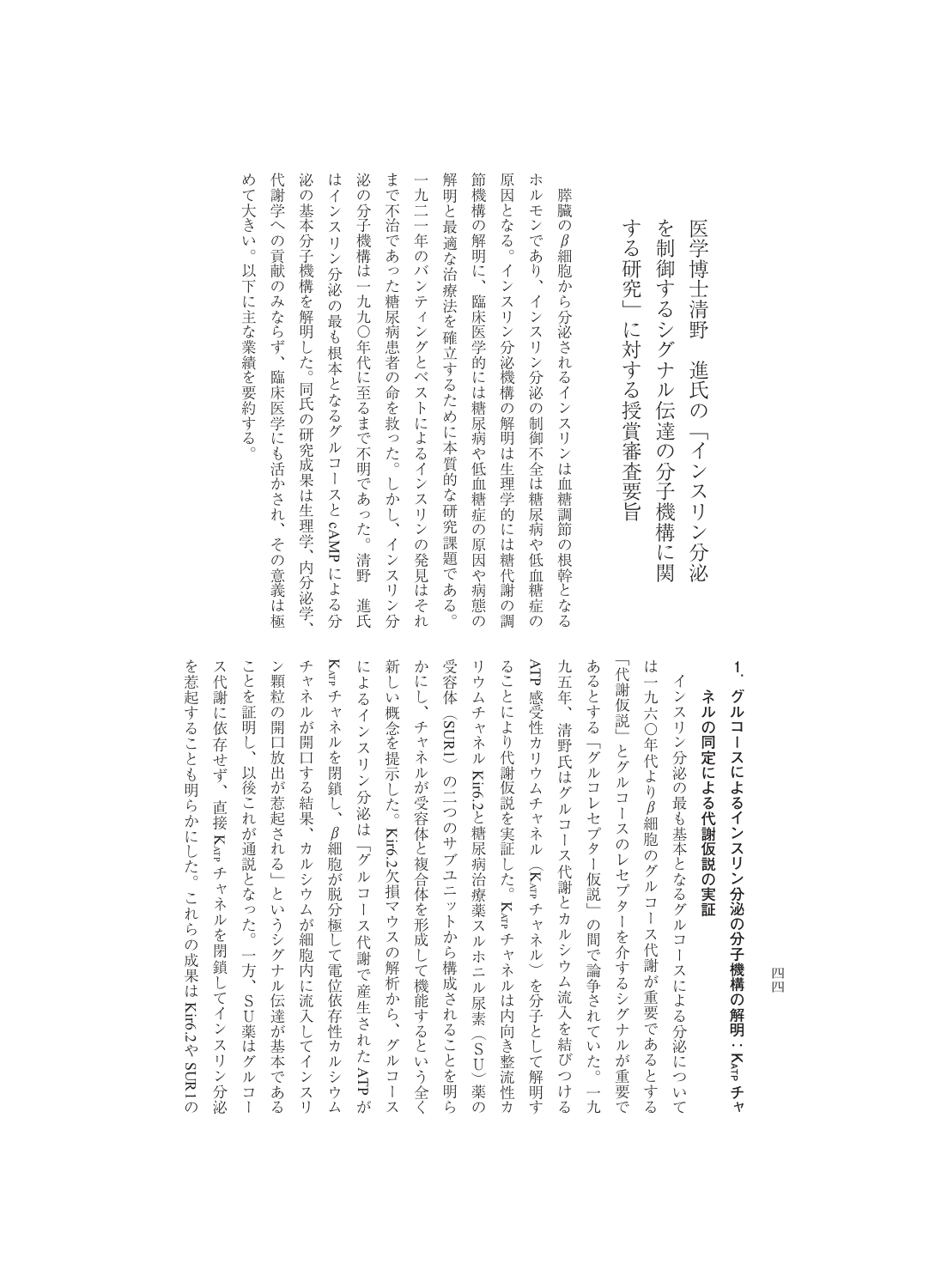**2** ルーにもなった。 ネルの解明は糖尿病のみならずイオンチャネルの研究のブレイクス 保護など様々な細胞機能を調節することを明らかにした。Karr チャ ルは代謝センサーとしてホルモン分泌、  $\zeta$ 構成が異なる分子多様性や機能多様性が存在することを示し、 な貢献となった。 また、 に対してSU薬が有効であるとの発見につながり、 それまでインスリンによってのみ治療されていた新生児糖尿病患者 cAMP 遺伝子異常による新生児低血糖症や新生児糖尿病の発見、さらに、 人名英格兰人姓氏麦克森取自父名来源于古英语含义是一种古英语含义是一种古英语含义是一种古英语含义是一种古英语含义是一种古英语含义是一种古英语含义是一种古英语含义是一种古英语含义是一种古英语含义是一种古英语含义是一种古英语含义是一种古英语含义是一种古英语含义是一种古英语含义是一种古英语含义是一种古英语含义是一种古英语含义是一种古英语含义是一种古英语含义是一种古英语含义是一种古英语含义是一种古英语含义是一种古英语含义是一种古英语含义是一种古英语含 ルーにもなった。 ネルの解明は糖尿病のみならずイオンチャネルの研究のブレイクス 保護の にっぽん おおおお しゅうしゅう しゅうしゅう しゅうしゅう しゅうしゅう しゅうしゅう しゅうしゅう しゅうしゅう しゅうしゅう しゅうしゅう しゅうしゅう ルは代謝センサーとしてホルモン分泌、神経・筋肉の興奮性、細胞 そのような かんしゅう あいしゅう あいしゅう あいしゅう あいしゅう あいしゅう あいしゅう あいしゅう あいしゅう あいしゅう あいしゅう あいしゅう あいしゅう な貢献となった。また、清野氏は には、SU薬があるとの発見につながり、総形の発見につながり、総形の発見につながり、総形の発見につながり、総形の発見につながり、総形の発見につながり、総形の発見につながり、総形の発見につながり、総形の発 それまでインスリンによってのみ治療されていた新生児糖尿病患者 さらに、 エネルギーの発見を持ち、 エネルギーの発見を持ち、 エネルギーの発見を持ち、 エネルギーの発見を持ち、 エネルギーの発見を持ち、 エネルギーの発見を持ち、 エネルギーの 清 こうしょう きょうかん しゅうかん しゅうかん しゅうかん しゅうかん しゅうかん しゅうかん しゅうかん しゅうかん しゅうかん しゅうかん しゅうかん しゅうかん しゅうかん しゅうかん しゅうかん しゅうかん しゅうかん しゅうかん しゅうかん **.cAMP** る経路の発見 Kir6.2 **る経路の発見** - ネット・キー cAMP-GEFII Kir6.1SUR1欠損マウスや**によるインスリン分泌の分子機構の解明:**とSUR2とはない こうしょう こうしょう しゅうしょう しゅうしゅう しゅうしゅう しゅうしゅう しゅうしゅう しゅうしゅう しゅうしゅう しゅうしゅう しゅうしゅう しゅうしゅうしゅう しゅうしゅうしゃ Rap1(Epac2Kir6.1**こんなどの** こと ストール しゅうしょう こうしゃ しゅうしゃ しゅうしゃ しゅうしゃ しゅうしゃ しゅうしゅう しゅうしゅう しゅうしゅう しゅうしゅう しゅうしゅう しゅうしゅう しゅうしゃ cAMP とも かいしょう こうしょう しゅうしょう しゅうしゅう しゅうしゅう しゅうしゅう しゅうしゅう しゅうしゅう しゅうしゅう しゅうしゅう しゅうしゅう しゅうしゅう しゅうしゅう しゅうしゃ くち スクス しゅうしゅう しゅうしゅう しゅうしゅう しゅうしゅう しゅうしゅう しゅうしゅう しゅうしゅう しゅうしゅう しゅうしゅう しゅうしゅう しゅうしゅう しゅうしゅう しゅうしゅう しゅうしゅう KATP Kir6.2 依存性のグアニンヌクレオチド 神経・筋肉の興奮性、 チャネルにはサブユニット とSUR1cAMP 臨床的にも大き がプロテインキ それぞれのイソ **Epac2**KATP Epac2細胞 加え **を介す**

出に関与する Rim2と結合してインスリン分泌を増強することを明 はPKA らかにした。インスリン分泌におけるー・キャット きょうかん しょうかん しゅうしょう しゅうしゅう しゅうしゅう しゅうしゅう しゅうしゅうしゅう しゅうしゅうしゅうしゅうしゅうしゅうしゅうしょう しゅうしゅうしゅうしょく しゅうしゃ ナーゼ $\blacktriangleright$ (PKA)の活性化を介さずと結合してインスリン分泌を増強することを明 Epac2Epac2を直接標的とし、開口放 経路の発見は、開口放 cAMP

人名人名 大学 こうしょう こうしょう こうしゅう こうしゅう こうしゅう こうしゅう こうしゅう こうしゅう こうしゅう こうしゅう こうしゅう こうしゅう こうしゅう

解明に貢献している。 の相互作用が必要であることを明らかにした。これらの成果はイン いる。 したインクレチン関連薬が開発され、糖尿病治療に広く使用されて にインスリン分泌を増強し、食後の血糖上昇を抑制する重要な腸管 説を変えた画期的な成果である。 クレチンやインクレチン関連薬によるインスリン分泌の作用機構の にはインクレチンが不可欠であること、インクレチンによるインス ホルモン(インクレチン)である。近年、インクレチン作用を利用 解明に貢献している。 クレチンやインクレチン関連薬によるインスリン分泌の作用機構の の場合には、それらの成果はインターの成果はインターの成果はインターの成果はインターの成果はインターの成果はインターの成果はインターの成果はインターの成果はインターの成果はインターの成果はインターの成果 リン分泌増強作用には にはインクレキンが不可欠であること、インタレキンにはインタレキンにはインタレキンにはインスレキンにはインスレキンにはインスレキンにはインスレキンにはインスレキンにはインスレ いる。清野氏は生理的なグルコース濃度変化によるインスリン分泌 したインタレキン関連薬が開発され、精液治療に関することを持っていることを持っていることを持っていることを持つことを持つことを持つことを行うことを持つことを行うことを行うことを行うことを行うことを行うこ ホルモン(インクレキン)である。 はいしん はいしん はいしん はいしん しゅうしん しゅうしん しゅうしん しゅうしょう しゅうしょう にインタリングを増強し、食後の血糖上昇を刺激し、食後の血糖上昇を刺激し、食後の血糖上昇を刺激し、食後の血糖上昇を刺激し、食後の血糖上昇を刺激し、食後の血糖上昇を刺激し、血糖上昇を刺激し、血糖上昇を刺激し 調節することが明らかにされた。一方、ー<br>-<br>-説を変えた画期的な成果である。同氏の研究を端緒として、種々の 清野氏は生理的なグルコース濃度変化によるインスリン分泌 cAMP はEpac Epac2/Rap1を介した機序により様々な生理反応を 同氏の研究を端緒として、 GLP-1やGIP Epac2は血糖依存性 種々の l Rim2

## **3 SU薬による新たなインスリン分泌の分子機構の解明:その多 SU薬による新たなインスリン分泌の分子機構の解明:その多**

**彩な作用の発見**

彩な作用の発見

特性の解析により、 かにした。さらに、Epac2におけるSD結合部位の同定とその結合 transfer, FRET) を利用して構築した Epac2センサーを用いて、 の膵島ではSU薬によるインスリン分泌作用が減弱することを明ら transfer; FRET**サイズの解析により、SU薬としているのがある。**<br>SUMPORT かにした。さらに、 の膵島ではSU薬によるインスリン分泌作用が減弱することを明ら 薬が清野氏は蛍光共鳴エネルギー転移 十字 トランド・エネルギー しゅうしょう しゅうしょう しゅうしゅう しゅうしゅう しゅうしゅう しゅうしゅう しゅうしゅう しゅうしゅう しゅうしゅう しゅうしゅう しゅうしゅう しゅうしゅう Epac2を活性化することを発見した。また、)を利用して構築したSU薬とcAMPは協調して Epac2/Rap1シグナ におけるSU結合部位の同定とその結合 (fluorescence resonance energy - キャンプ きょうかん きょうかん しゅうしょう しゅうしゅう しゅうしゅう しゅうしゅう しゅうしゅう しゅうしゅう しゅうしゅう しゅうしゅう しゅうしゅう しゅうしゅう しゅうしゅうしょう fluorescence resonance energy センサーを用いて、SU Epac2/Rap1Epac2欠損マウス S<br>U シグナ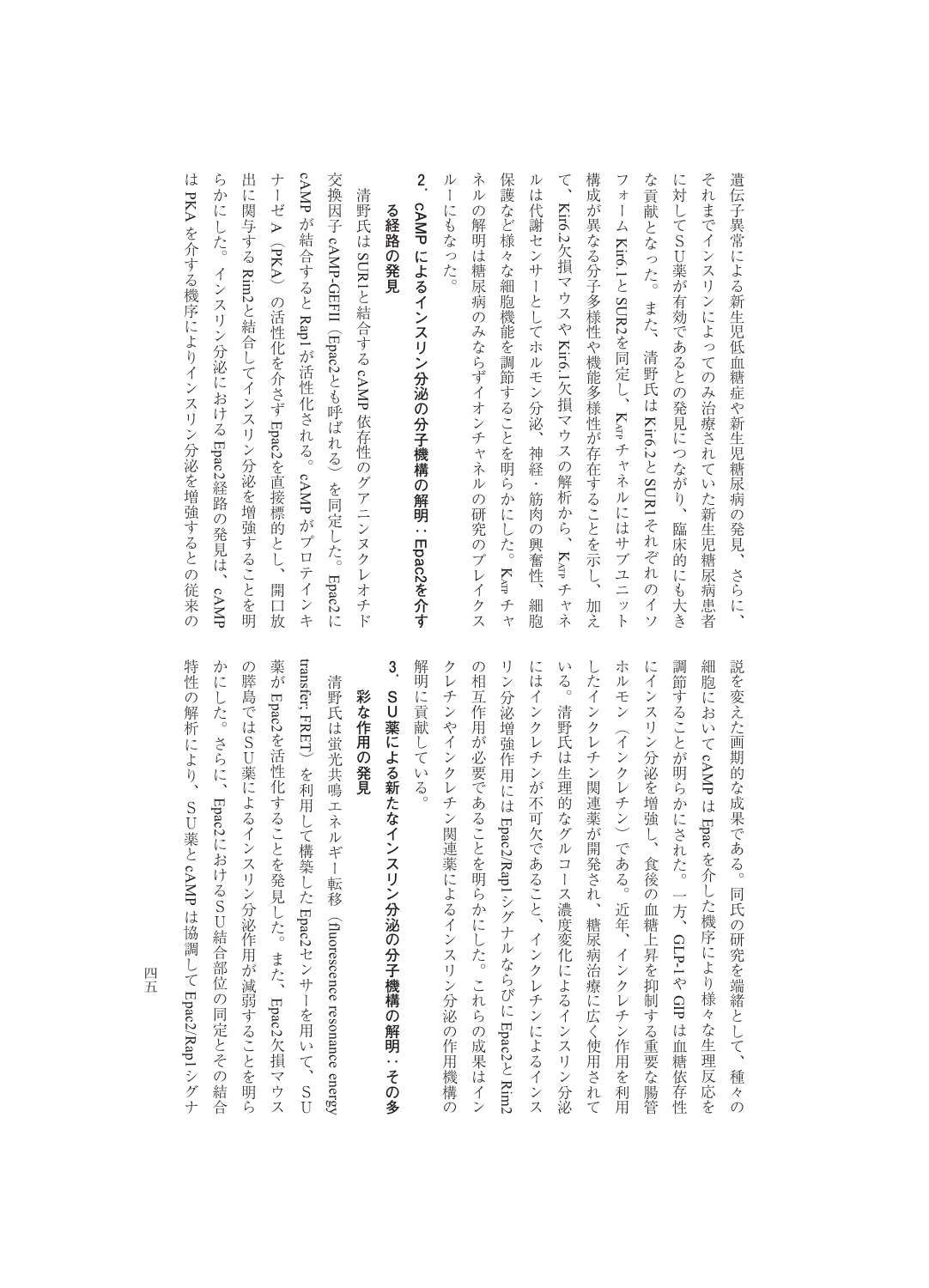リン分泌応答の障害が密接に関係していることを見い出した。これ て あることを明らかにした。また、糖尿病や肥満モデルラットを用い たグルタミン酸が cAMP シグナルにより小胞型グルタミン酸トラ を介して細胞質でグルタミン酸が産生されること、(2) 産生され た。このシステムでは二つの機構、即ち、(1) グルコース刺激に ンスリン開口分泌を増強するという新しい分泌システムを発見し コース代謝と cAMP 作用を結びつけるシグナルとして機能してイ ことが期待される この成果は Epac2を標的とした新規糖尿病治療薬の開発につながる おけるSU薬の選択基準の科学的根拠を提示した点で意義がある。 るインスリン分泌作用が新しい視点から見直され、しかも実臨床に る機序も重要であることが明らかとなった。これによりSU薬によ ルを活性化してインスリン分泌を増強することを解明した。これら ンスポーターを介してインスリン顆粒に取りこまれることが重要で よりβ細胞の解糖系に共役するリンゴ酸-アスパラギン酸シャトル リンクの障害が容易に関係していることを見られることを見られることを見られることを見られることを見られることを見られることを見られることを見られることを見られることを見られることを見られることを見られる たグルタミン酸がた。このシステムでは二つの機構、即ち、 ( コース代謝とことが期待される。 **おけるSU薬の製作の科学の製作の科学の製作の科学の製作の科学の製作の科学の製作の科学の製作の科学の製作の科学の製作の科学の製作の科学の製作の科学の製作の科学の製作の科学の製作の科学の製作の科学の製作の科学** るインスリン分泌作用が新しい視点から見直され、しかも実臨床に もきには、これにはおりにはなった。これにはまります。これにはまります。これにはまります。これにはまります。これにはよります。これにはまります。これにはまります。これにはまります。これにはまります。これ の研究により、SU薬は ルを持ち上げることを解明した。これらにインスリン分泌を増強することを解明した。これらにインスリン分泌を増強することを解明した。これらにインスリン分泌を維持することを解明した。これらにインスリン分泌を維 β細胞グルタミン酸の産生障害とインクレチンに対するインス **.β細胞のグルタミン酸:グルコース代謝と**新たなシグナル伝達分子 **新たなシグナル伝達分子** を標的とした新規糖尿病治療薬の開発につながる KATP キャネルの あいしゃ しゅうしょう しゅうしゅう しゅうしゅう しゅうしゅう しゅうしゅう しゅうしゅう しゅうしゅう しゅうしゅうしゅう しゅうしゅうしゅうしゅうしゅうしゅうしゅうしゃ Epac2そのように こうしゃ こうしゃ しゅうしゅう しゅうしゅう しゅうしゅう しゅうしゅう しゅうしゅう しゅうしゅうしゅうしゅうしゅうしゅうしゅうしゃ

# β細胞のグルタミン酸:グルコース代謝と cAMP 作用を結ぶ **作用を結ぶ**

て、β細胞グルタミン酸の産生障害とインクレチンに対するインス あることを開催していた。また、また、糖尿病や肥満モデルラットを用いていた。また、糖尿病や肥満モデルラットを用いていた。 ンスポーターを行うことができることができることができることができることができることができることができることができることができることができることができることができることができることができることができることができることができ (2)コンス種形質で、 (2) アニン酸 アコカスニン (2) ペース・マーマ (2)アスコン |リプタ用の角料系に共名するリンコ酸||リンフェヨン酸||コンゴー ンスリン開口分泌を増強するという新しい分泌を増強するという新しい分泌としている。 アルバー・アルバー かんきょう かんきょう かんきょう かんきょう かんきょう 清野氏はメタボローム解析により、β細胞のグルタミン酸がグル 清野氏はメタボローム解析により、β細胞のグルタミン酸がグル 作用を結びつけるシグナルとしてもあります。 こうしゃ かんじょう かんしゅう かんしゅう かんしゅう かんしゅう かんしゅう かんしゅう かんしゅう かんしゅう かんしゅう かんしゅう かんしゅう かんしゅう かんしゅう シグナル しょうしょう しょうこうしょう しゅうしゅう しゅうしゅう しゅうしゅう しゅうしゅう しゅうしゅう しゅうしゅう しゅうしゅう しゅうしゅうしゅう しゅうしゅうしょう しゅうしゃ / シリミー ご 男親 し

> するインスリン分泌応答障害やインクレチン関連薬に対する反応不 らの知見はヒトの糖尿病や肥満に見られる内因性インクレチンに対 示唆に富む成果である。 良患者(ノンレスポンダー)の原因解明に手がかりを与え、臨床的 ー<br>-<br>-<br>-<br>-<br>-良患者(ノンレスポンダー)の原因解明に手がかりを与え、臨床的 するインスリン分泌応答障害やインクレチン関連薬に対する反応不 ものはセトの糖尿病や肥満による内周性インクレチンに対応する内周性インクレチンに対応する内周性インクレチンに対応する内周性インクレチンに対応する内周性インクレチンに対応する内周性

評価されている。 献するに留まらず、同氏の研究成果は領域を超えて大きな波及効果 をもたらしている。その業績、 このように清野氏はインスリンや糖尿病の研究の発展に大きく貢 その業績、長くの業績、長くの業績、長くの業績、長くの業績、長くの業績、長くの業績、長くの業績、長くの業績、長くの業績、長くの業績、長くの業績、長くの業績、長くの業績、長くの業績、長くの業績、長くの業績 献するに留まらず、同氏の研究成果は領域を超えて大きな波及効果 このように清野氏はインスリンや糖尿病の研究の発展に大きく貢 貢献は国内外の数々の栄誉によって

#### 主要な著書・論文の目録 **一つの目録の - 『一つの目録』 - 『一つの目録』 - 『一つの目録』 - 『一つの目録』 - 『一つの目録』 - 『一つの目録』 - 『一つの目録』 - 『一つの目録』 - 『一つの目録』 - 『一つの目録』 - 『一つの目録』 - 『一つの目録』 - 『一つの目録』 - 『一つの目録』 - 『一つの目録』 - 『一つの目録』 - 『一つの目録』 - 『一つの目録』 - 『一つの目録』 - 『一つの目録』 - 『一つの目録』 -**

こと きょうかん しゅうしょう しゅうしょう しゅうしゅう しゅうしゅう しゅうしゅう しゅうしゅう しゅうしゅうしゅう しゅうしゅうしゅうしゅうしゅうしゅうしゅうしゅうしゅうしゅうしゃ

#### 著書(英文著書一三編より抜粋) **著書(英文著書一三編より抜粋)**

 $\overline{\phantom{0}}$ . **Seino S**96-107, in Chapter 7 of International Textbook of Diabetes Mellitus, 4th edi-Wiley, UK, 2015. *tion.* Edited by DeFronzo RA, Ferrannini E, Alberti KGMM, and Zimmet P. Wiley, UK, 2015. 96–107, in Chapter 7 of *International Textbook of Diabetes Mellitus, 4th edi-*Edited by DeFronzo RA, Ferrannini E, Alberti KGMM, and Zimmet P. , Shibasaki T, and Minami K.  $\beta$ -cell biology of insulin secretion. pp.

#### 総説(英文総説四〇編より抜粋 **『法**』には、『法論の法論』には、『法論』には、『法論』には、『法論』には、『法論』には、『法論』には、『法論』には、『法論』には、『法論』には、『法論』には、『法論』には、『法論』には、『法論』には、『法論』には、『法論』には、『法論』には、『法論』には、『法論』には、『法論』には、『法論』には、『法論』には、『法論』には、『法論』には、『法論』には「法論」には

 $\overline{\phantom{0}}$ 

- . Bell GI, Kayano T, Buse JB, Burant CF, Takeda J, Lin D, Fukumoto H, and Bell GI, Kayano T, Buse JB, Burant CF, Takeda J, Lin D, Fukumoto H, and Seino S. Molecular biology of mammalian glucose transporters. Diabetes Care. 13: 198-208, 1990 **Seino S.** . 13: 198–208, 1990. Molecular biology of mammalian glucose transporters. *Diabetes*
- Seino S. ATP-sensitive potassium channels: A model of heteromultimeric potassium chanel/receptor assemblies. Annu Rev Physiol. 61: 337-362, 1999 tassium chanel/receptor assemblies. *Annu Rev Physiol.* . ATP-sensitive potassium channels: A model of heteromultimeric po-61: 337–362, 1999.

2.

3. Seino S and Miki T. Physiological and pathophysiological roles of ATP-sensitive K<sup>+</sup> channels. Prog Biophy Mol Biol. 81: 133-176, 2003 tive K+ channels. *Prog Biophy Mol Biol.* and Miki T. Physiological and pathophysiological roles of ATP-sensi-81: 133–176, 2003.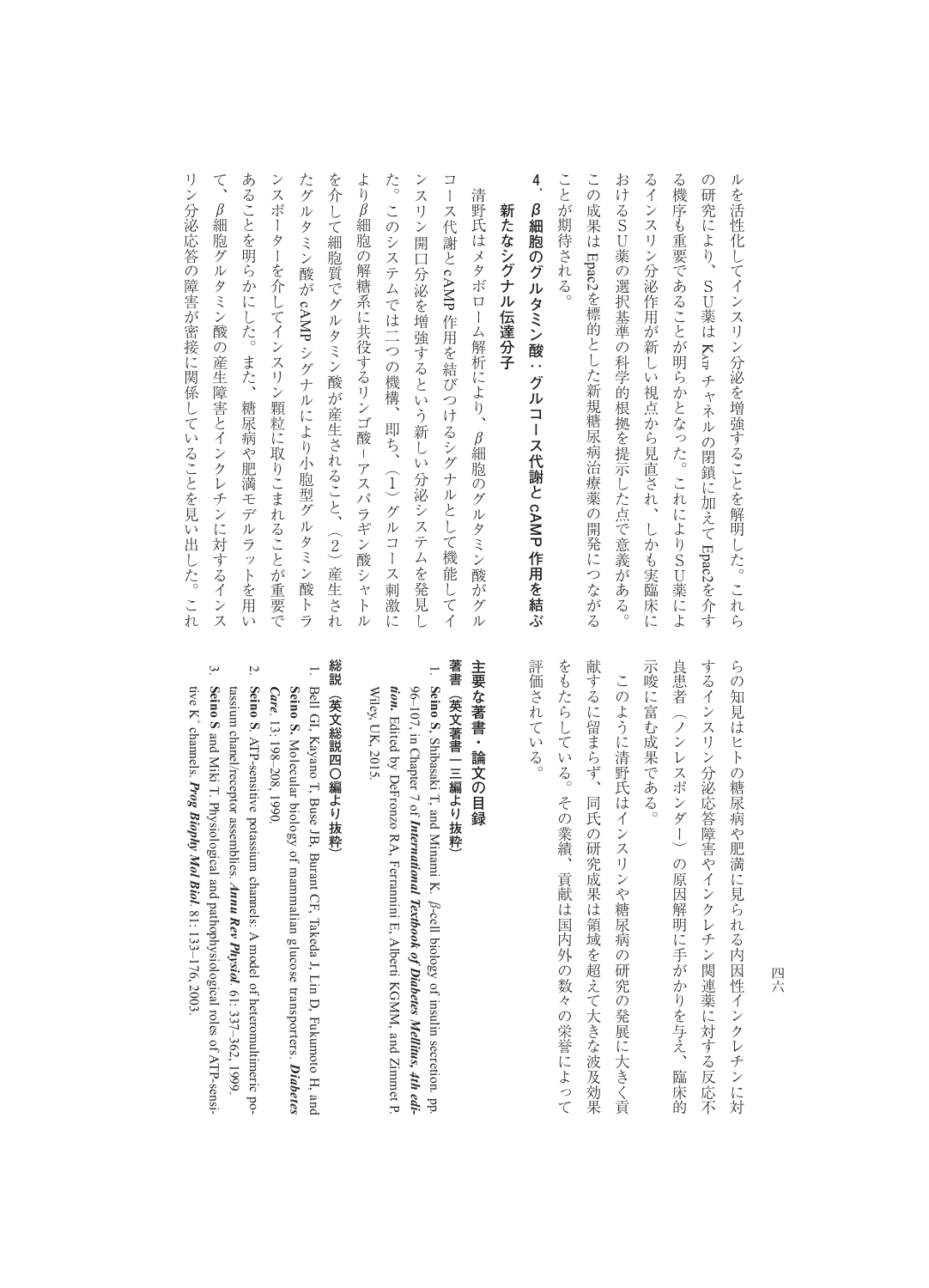- 4. Seino S, and Shibasaki T. PKA-dependent and PKA-independent pathways for , and Shibasaki T. PKA-dependent and PKA-independent pathways for cAMP-regulated exocytosis. *Physiol Rev*cAMP-regulated exocytosis. *Physiol Rev.* 85: 1303-1342, 2005 85: 1303–1342, 2005.
- 5. Seino S, Shibasaki T, and Minami K. Dynamics of insulin secretion and the 2011. clinical implications for obesity and diabetes. J Clin Invest. 121: 2118-2125 clinical implications for obesity and diabetes. , Shibasaki T, and Minami K. Dynamics of insulin secretion and the *J Clin Invest.* 121: 2118–2125,

### 原著論文(英文原著二九四編より抜粋) **原著論文(英文原著二九四編より抜粋)**

- $\overline{\phantom{0}}$ . Chan SJ, *a* family with hyperproinsulinemia. *Proc Natl Acad Sci USA*. 84: 2194-2197. the B chain coding region is associated with impaired proinsulin conversion in the B chain coding region is associated with impaired proinsulin conversion in 1987. a family with hyperproinsulinemia. **Seino S**, Gruppuso PA, Schwartz R, and Steiner DF. A mutation in *Proc Natl Acad Sci USA*84: 2194–2197,
- 2. Seino S, Steiner DF, and Bell GI. Sequence of a New World primate insulin , Steiner DF, and Bell GI. Sequence of a New World primate insulin having low biological potency and immunoreactivity. having low biological potency and immunoreactivity. Proc Natl Acad Sci *Natl Acad Sci USA.* 84: 7423–7427, 1987.
- $\ddot{\mathbf{c}}$ 3. Fukumoto H, Fukumoto H, Seino S, Imura H, Seino Y, Eddy RL, Fukushima Y, Byers MG, ization of mRNA encoding a human glucose transporter-like protein. Proc Nati Shows TB, and Bell GI. Sequence, tissue distribution, and chromosomal local-*Acad Sci* ization of mRNA encoding a human glucose transporter-like protein. *Proc Natl*  Shows TB, and Bell GI. Sequence, tissue distribution, and chromosomal local-*USA.* 85: 5434–5438, 1988. , Imura H, Seino Y, Eddy RL, Fukushima Y, Byers MG,
- $4.$ 4. Yoshimasa Y, prevents insulin proreceptor processing. Science. 240: 784-787, 1988 Bell GI, and Steiner DF. Insulin-resistant diabetes due to a point mutation that Yoshimasa Y, Seino S, Whittaker J, Kakehi T, Kosaki A, Kuzuya H, Imura H, prevents insulin proreceptor processing. Bell GI, and Steiner DF. Insulin-resistant diabetes due to a point mutation that , Whittaker J, Kakehi T, Kosaki A, Kuzuya H, Imura H, . 240: 784–787, 1988.

 $\overline{5}$ 

5. Seino S, Seino M, Nishi S, and Bell GI. Structure of the human insulin receptor gene and characterization of its promoter.  $114-118$ , 1989 114–118, 1989. , Seino M, Nishi S, and Bell GI. Structure of the human insulin recep-*Proc Natl Acad Sci USA.* 86:

 $13.$ 

 $\tilde{\mathcal{C}}$ 6. Fukumoto H, Kayano T, Buse JB, Edwards Y, Pilch PF, Bell GI, and er expressed in human skeletal muscle and other insulin-responsive tissues. J Fukumoto H, Kayano T, Buse JB, Edwards Y, Pilch PF, Bell GI, and Seino S Biol Chem. 264: 7776-7779, 1989 Cloning and characterization of the major insulin-responsive glucose transport-*Biol Chem*er expressed in human skeletal muscle and other insulin-responsive tissues. Cloning and characterization of the major insulin-responsive glucose transport-264: 7776–7779, 1989. .

- $\overline{L}$ 7. Yamada Y, Post SR, Wang K, Tager HS, Bell GI, and Yamada Y, Post SR, Wang K, Tager HS, Bell GI, and Seino S. Cloning and ceptors expressed in brain, gastrointestinal tract, and kidney. Proc Natl Acad functional characterization of a family of human and mouse somatostatin re-*Sci USA.* ceptors expressed in brain, gastrointestinal tract, and kidney. functional characterization of a family of human and mouse somatostatin re-89: 251–255, 1992. *Proc Natl Acad*  . Cloning and
- 8. Seino S, Chen L, Seino M, Blondel O, Takeda J, Johnson JH, and Bell GI. pancreatic *ß* cells. *Proc Natl Acad Sci USA*. 89: 584–588, 1992 Cloning of the  $a_1$  subunit of a voltage-dependent calcium channel expressed in pancreatic cells. β *Proc Natl Acad Sci USA*Cloning of the  $a_1$ , Chen L, Seino M, Blondel O, Takeda J, Johnson JH, and Bell GI. subunit of a voltage-dependent calcium channel expressed in 89: 584–588, 1992.
- $\mathcal{O}$ 9. Inagaki N, Yoshida H, Mizuta M, Mizuno N, Fujii Y, Gonoi T, Miyazaki J, and cells. Proc Natl Acad Sci USA. 91: 2679-2683, 1994. cyclase-activating polypeptide receptor subtype expressed in insulin-secreting Seino S. Cloning and functional characterization of a third pituitary adenylate Inagaki N, Yoshida H, Mizuta M, Mizuno N, Fujii Y, Gonoi T, Miyazaki J, and cyclase-activating polypeptide receptor subtype expressed in insulin-secreting *Proc Natl Acad Sci USA*. Cloning and functional characterization of a third pituitary adenylate . 91: 2679–2683, 1994.
- $\overline{10}$ 10. Inagaki N, Tsuura Y, Namba N, Masuda K, Gonoi T, Horie M, Seino Y, Mizuta Inagaki N, Tsuura Y, Namba N, Masuda K, Gonoi T, Horie M, Seino Y, Mizuta atic islets, pituitary, skeletal muscle, and heart. *J Biol Chem.* 270: 5691-5694, tive potassium channel ubiquitously expressed in rat tissues, including pancreatic islets, pituitary, skeletal muscle, and heart. tive potassium channel ubiquitously expressed in rat tissues, including pancre-M, and 1995. **Seino S**. Cloning and functional characterization of a novel ATP-sensi-*J Biol Chem*270: 5691–5694,
- $\Box$ 11. Inagaki N, Gonoi T, Clement IV JP, Namba N, Inazawa J, Gonzalez G, Agui-Inagaki N, Gonoi T, Clement IV JP, Namba N, Inazawa J, Gonzalez G, Aguisubunit plus the sulfonylurea receptor. *Science*. 270: 1166-1170, 1995. lar-Bryan L, Seino S, and Bryan J. Reconstitution of *Iksrn:* An inward rectifier subunit plus the sulfonylurea receptor. *Science*lar-Bryan L, , and Bryan J. Reconstitution of 270: 1166–1170, 1995. *I*KATP: An inward rectifier
- 12. Inagaki N, Gonoi T, Clement IV JP, Wang CZ, Aguilar-Bryan L, Bryan J, and properties of ATP-sensitive K<sup>+</sup> channels. Neuron. 16: 1011-1017, 1996 Seino S. A family of sulfonylurea receptors determines the pharmacological Inagaki N, Gonoi T, Clement IV JP, Wang CZ, Aguilar-Bryan L, Bryan J, and properties of ATP-sensitive K+ channels. *Neuron*. A family of sulfonylurea receptors determines the pharmacological 16: 1011–1017, 1996.
- 13. Dunne MJ, Kane C, Shepherd RM, Sanchez JA, James RFL, Johnson PRV, Dunne MJ, Kane C, Shepherd RM, Sanchez JA, James RFL, Johnson PRV tions in the sulfonylurea receptor. New Engl J Med. 336: 703-706, 1997 an L. Familial persistent hyperinsulinemic hypoglycemia of infancy and muta-Aynsley-Green A, Lu S, Clement IV JP, Lindley KJ, Seino S, and Aguilar-Brytions in the sulfonylurea receptor.an L. Familial persistent hyperinsulinemic hypoglycemia of infancy and muta-Aynsley-Green A, Lu S, Clement IV JP, Lindley KJ,  *New Engl J Med*. 336: 703–706, 1997. , and Aguilar-Bry-
- $\overline{14}$ . 14. Nestorowicz A, Inagaki N, Gonoi T, Schoor KP, Wilson BA, Glaser B, Landau Nestorowicz A, Inagaki N, Gonoi T, Schoor KP, Wilson BA, Glaser B, Landau H, Stanley CA, Thornton PS, Seino S, and Permutt MA. A nonsense mutation H, Stanley CA, Thornton PS, , and Permutt MA. A nonsense mutation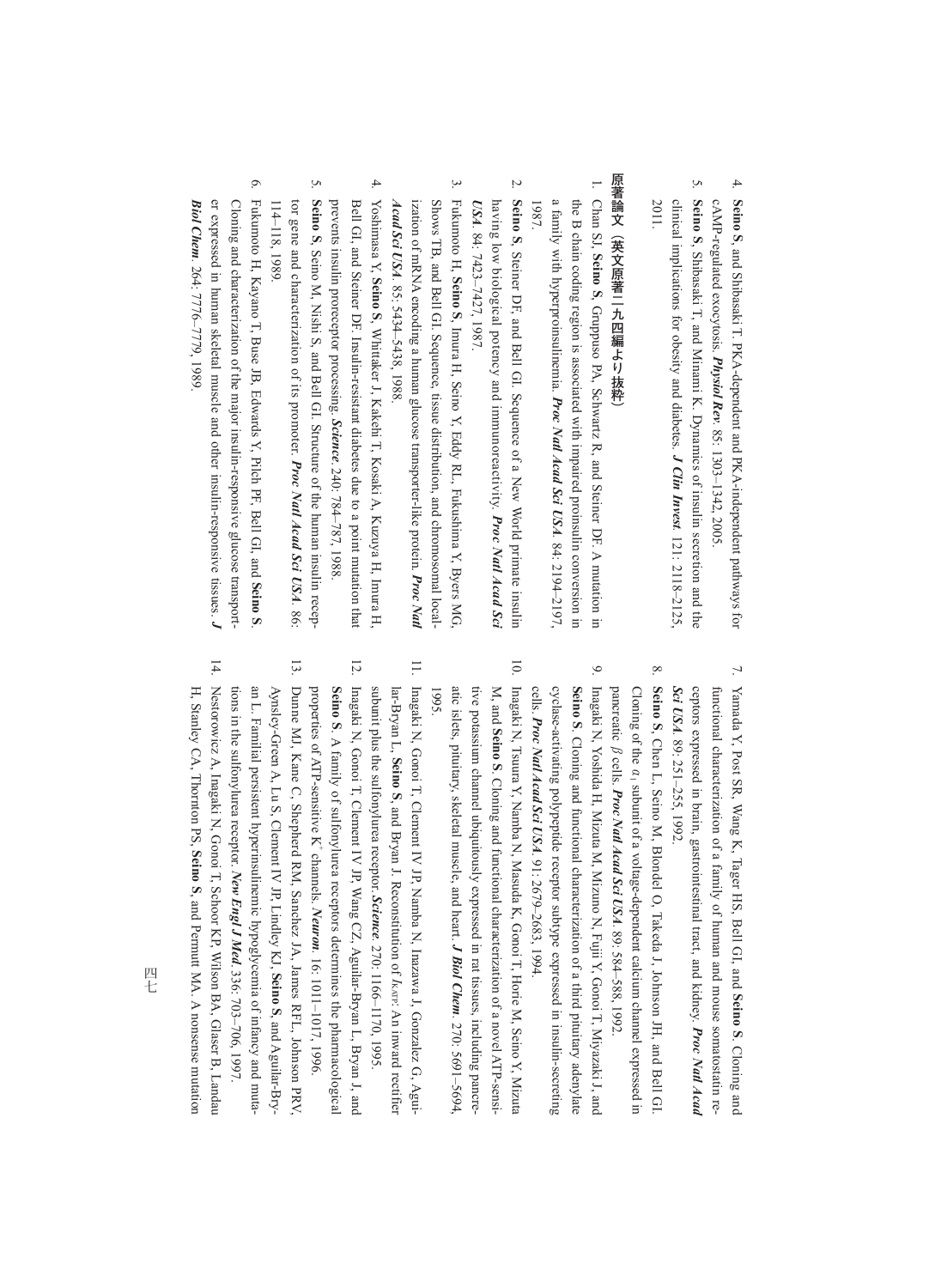milial hyperinsulinism. *Diabetes*. 46: 1743-1748, 1997 in the inward rectifier potassium channel gene, Kir6.2, is associated with familial hyperinsulinism. *Diabetes*in the inward rectifier potassium channel gene, Kir6.2, is associated with fa-46: 1743–1748, 1997.

- $\overline{5}$ 15. Miki T, Tashiro F, Iwanaga T, Nagashima K, Yoshitomi H, Aihara H, Nitta Y, Miki T, Tashiro F, Iwanaga T, Nagashima K, Yoshitomi H, Aihara H, Nitta Y, Acad Sci USA. 94: 11969-11973, 1997 lets by targeted expression of a dominant-negative K<sub>ATP</sub> channel. Proc Natl Gonoi T, Inagaki N, Miyazaki J, and Seino S. Abnormalities of pancreatic is-*Acad Sci USA*lets by targeted expression of a dominant-negative K<sub>ATP</sub> channel. Gonoi T, Inagaki N, Miyazaki J, and 94: 11969–11973, 1997. . Abnormalities of pancreatic is-*Proc Natl*
- $\overline{9}$ 16. Miki T, Nagashima K, Tashiro F, Kotake K, Yoshitomi H, Tamamoto A, Gonoi Miki T, Nagashima K, Tashiro F, Kotake K, Yoshitomi H, Tamamoto A, Gono 95: 10402-10406, 1998 hanced insulin action in K<sub>ATP</sub> channel-deficient mice. Proc Natl Acad Sci USA T, Iwanaga T, Miyazaki J, and Seino S. Defective insulin secretion and enhanced insulin action in K<sub>ATP</sub> channel-deficient mice. *Proc Natl Acad Sci USA* 95: 10402–10406, 1998. T, Iwanaga T, Miyazaki J, and . Defective insulin secretion and en-
- 17. 17. Ozaki N, Shibasaki T, Kashima Y, Miki T, Takahashi K, Ueno H, Sunaga Y, Ozaki N, Shibasaki T, Kashima Y, Miki T, Takahashi K, Ueno H, Sunaga Y, target of  $cANP$  in regulated exocytosis. Nat Cell Biol. 2: 805-811, 2000. Yano H, Matsuura Y, Iwanaga T, Takai Y, and Seino S. cAMP-GEFII is a direct target of cAMP in regulated exocytosis. *Nat Cell Biol*Yano H, Matsuura Y, Iwanaga T, Takai Y, and . 2: 805–811, 2000. . cAMP-GEFII is a direct
- $\overline{81}$ 18. Miki T, Liss B, Minami K, Shiuchi T, Saraya A, Kashima Y, Horiuchi M, Ashcroft F, Minokoshi Y, Roeper J, and Seino S. ATP-sensitive K<sup>T</sup> channels in the Miki T, Liss B, Minami K, Shiuchi T, Saraya A, Kashima Y, Horiuchi M, Ash-Neurosci. 4: 507-512, 2001 hypothalamus are essential for the maintenance of glucose homeostasis. Nan *Neurosci*hypothalamus are essential for the maintenance of glucose homeostasis. croft F, Minokoshi Y, Roeper J, and 4: 507–512, 2001. . ATP-sensitive K+ channels in the
- $\overline{6}$ 19. Béguin P, Nagashima K, Gonoi T, Shibasaki T, Takahashi K, Kashima Y, Ozaki Béguin P, Nagashima K, Gonoi T, Shibasaki T, Takahashi K, Kashima Y, Ozak N, Geering K, Iwanaga T, and Seino S. Regulation of  $Ca^{2}$  channel expression N, Geering K, Iwanaga T, and 2001. at the cell surface by the small G-protein kir/Gem. . Regulation of  $Ca^{2+}$  channel expression *Nature.* 411: 701–706,
- $50$ 20. Yamada K, Ji JJ, Yuan H, Miki T, Sato S, Horimoto N, Shimizu T, duced generalized seizure. Science. 292: 1543-1546, 2001 Inagaki N. Protective role of ATP-sensitive potassium channels in hypoxia-induced generalized seizure. *Science*Inagaki N. Protective role of ATP-sensitive potassium channels in hypoxia-in-292: 1543–1546, 2001. **Seino S**, and
- $\overline{17}$ 21. Kashima Y, Miki T, Shibasaki T, Ozaki N, Miyazaki M, Yano H, and Kashima Y, Miki T, Shibasaki T, Ozaki N, Miyazaki M, Yano H, and Seino S cretion. *J Biol Chem.* 276: 46046-46053, 2001 Critical role of cAMP-GFEII Rim2 complex in incretin-potentiated insulin secretion. *J Biol Chem*Critical role of cAMP-GFEII·Rim2 complex in incretin-potentiated insulin se-276: 46046–46053, 2001. .
- 22 22. Miki T, Suzuki M, Shibasaki T, Uemura H, Sato T, Yamaguchi K, Koseki H, Miki T, Suzuki M, Shibasaki T, Uemura H, Sato T, Yamaguchi K, Koseki H,

ruption of the inward rectifier Kir6.1. Nat Med. 8: 466-472, Iwanaga T, Nakaya H, and Seino S. Mouse model of Prinzmetal angina by disruption of the inward rectifier Kir6.1. *Nat Med.* Iwanaga T, Nakaya H, and . Mouse model of Prinzmetal angina by dis-8: 466–472, 2002.  $20002$ 

- $23$ 23. Yokoi N, Komeda K, Wang HY, Yano H, Kitada K, Saitoh Y, Seino Y, Yasuda K, betes mellitus. Nat Genet. 31: 391-394, 2002 Serikawa T, and Seino S. *Cblb* is a major susceptibility gene for rat type 1 dia-Yokoi N, Komeda K, Wang HY, Yano H, Kitada K, Saitoh Y, Seino Y, Yasuda K betes mellitus. *Nat Genet.* Serikawa T, and **Seino S.** 31: 391–394, 2002. is a major susceptibility gene for rat type 1 dia-
- $54$ 24. Minami K, Okuno M, Miyawaki K, Okumachi A, Ishizaki K, Oyama K, Kawa-Minami K, Okuno M, Miyawaki K, Okumachi A, Ishizaki K, Oyama K, Kawazation of insulin-secreting cells generated from adult pancreatic acinar cells guchi M, Ishizuka N, Iwanaga T, and Seino S. Lineage tracing and characteri-Proc Natl Acad Sci USA. 102: 15116-15121, 2005 *Proc Natl Acad Sci USA* zation of insulin-secreting cells generated from adult pancreatic acinar cells. *.* 102: 15116–15121, 2005. guchi M, Ishizuka N, Iwanaga T, and . Lineage tracing and characteri-
- 25 25. Shibasaki T, Takahashi H, Miki T, Sunaga Y, Matsumura K, Yamanaka M, Shibasaki T, Takahashi H, Miki T, Sunaga Y, Matsumura K, Yamanaka M, Epac2/Rap1 signaling in regulation of insulin granule dynamics by cAMP *Proc Natl Acad Sci USA.* 104: 19333-19338, 2007 Zhang CL, Tamamoto A, Satoh T, Miyazaki J, and Seino S. Essential role of *Proc Natl Acad Sci USA*Epac2/Rap1 signaling in regulation of insulin granule dynamics by cAMP. Zhang CL, Tamamoto A, Satoh T, Miyazaki J, and **Seino S**104: 19333–19338, 2007. . Essential role of
- 97 26. Zhang CL, Katoh M, Shibasaki T, Minami K, Sunaga Y, Takahashi H, Yokoi N, antidiabetic sulfonylurea drugs. *Science*. 325: 607-610, 2009 Iwasaki M, Miki T, and Seino S. The cAMP sensor Epac2 is a direct target of Zhang CL, Katoh M, Shibasaki T, Minami K, Sunaga Y, Takahashi H, Yokoi N, antidiabetic sulfonylurea drugs. *Science*Iwasaki M, Miki T, and . The cAMP sensor Epac2 is a direct target of 325: 607–610, 2009.
- 27. Yasuda T, Shibasaki T, Minami K, Takahashi H, Mizoguchi A, Uriu Y, Numata priming states in insulin granule exocytosis. *Cell Metab.* 12: 117-129, 2010. T, Mori Y, Miyazaki J, Miki T, and Seino S. Rim2a determines docking and Yasuda T, Shibasaki T, Minami K, Takahashi H, Mizoguchi A, Uriu Y, Numata priming states in insulin granule exocytosis. T, Mori Y, Miyazaki J, Miki T, and *Cell Metab*. Rim2  $a$  determines docking and 12: 117–129, 2010.

27

- 28 28. Takahashi T, Shibasaki T, Takahashi H, Sugawara K, Ono A, Inoue N, Furuya T, ac2A. Sci Signal. 6: ra94, 2013. Takahashi T, Shibasaki T, Takahashi H, Sugawara K, Ono A, Inoue N, Furuya T, ac2A. *Sci Signal*and **Seino S**. Antidiabetic sulfonylureas and cAMP cooperatively activate Ep-. 6: ra94, 2013.
- 59 29. Gheni G, Ogura M, Iwasaki M, Yokoi N, Minami K, Nakayama Y, Harada K, Gheni G, Ogura M, Iwasaki M, Yokoi N, Minami K, Nakayama Y, Harada K, 673, 2014.N, Sugawara K, Shibasaki T, Inagaki N, Bamba T, Mizoguchi A, Fukusaki E, Hastoy B, Wu X, Takahashi H, Kimura K, Matsubara T, Hoshikawa R, Hatano Rorsman P, and Seino S. Glutamate acts as a key signal linking glucose metabolism to incretin/cAMP action to amplify insulin secretion.Rorsman P, and N, Sugawara K, Shibasaki T, Inagaki N, Bamba T, Mizoguchi A, Fukusaki E, Hastoy B, Wu X, Takahashi H, Kimura K, Matsubara T, Hoshikawa R, Hatano . Glutamate acts as a key signal linking glucose metab- *Cell Rep.* 9: 661–